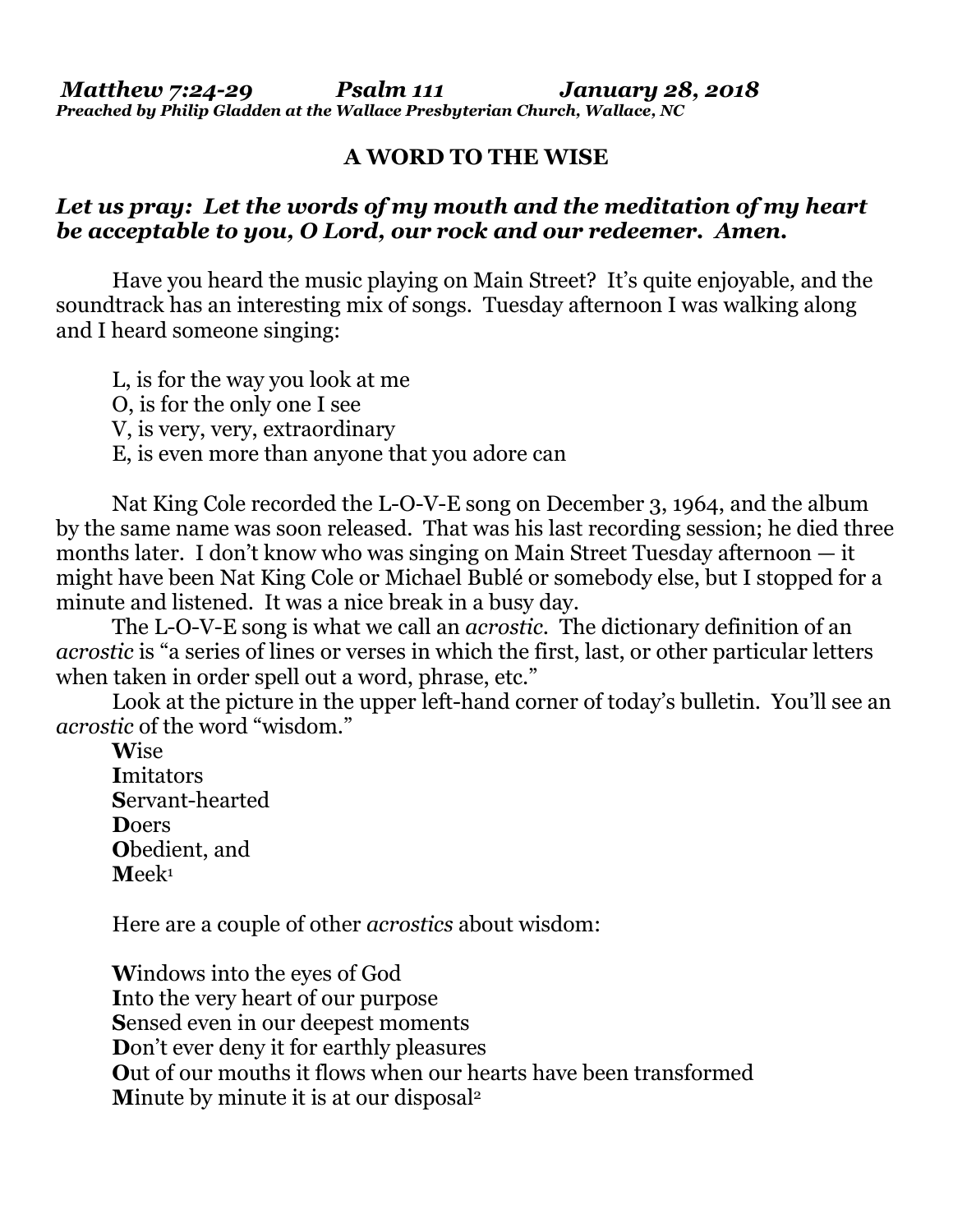**W**isdom from God and his word **I**llustrated daily, active example **S**oul cleansed against sin forever **D**oom who does not listen **O**mnipotent, God gives salvation **M**aster of wisdom, gives who seek<sup>3</sup>

It's a shame that we can't all read and understand the Hebrew language. We lose a lot in the translation of the psalms into English. As beautiful and beloved as the psalms are for most Christians, some of the artistry and beauty and structure gets lost in the shuffle and translation from the original language to our everyday English.

Look at the words of Psalm 111 on the bulletin insert. Notice the first letters of the first words in each of the ten verses, not including the very first word "Hallelujah!" I, G, M, Y, Y, Y, T, T, Y, T. That certainly doesn't spell a word, and yet Psalm 111 is an *acrostic* hymn. You can't tell it by looking at the English translation, but the first word in each measure of this psalm begins with the next letter of the Hebrew alphabet. To get the equivalent effect in English, each new phrase would begin with A, B, C, and so on. The psalmist is a master poet, because the alphabet and structure of the *acrostic* limit the words he can use. Nevertheless, in twenty-two phrases in ten short verses, the psalmist expresses some very important truths about God.

*Acrostic* psalms might have been written to help worship leaders in the temple or to help faithful people memorize the words so they could praise the Lord. When we say something is covered "from A to Z," we mean the whole shootin' match. That is also the message of this *acrostic* Psalm 111 — "Praise the Lord in all of life, for everything he has done. Praise the Lord in all of life, let *everything* praise the Lord!" We might say the psalmist sings God's praises from A to  $Z$  — and calls God's people, then and now, to do the same.

This morning I'd like to do something a bit out of the ordinary in my sermon. Maybe you've never heard the Hebrew language read out loud. I want to play a recording of a professor named R. Brian Rickett reading Psalm 111 in Hebrew. First, he will read the psalm in Hebrew. As you listen, pay attention to how Professor Rickett pauses after each phrase. He will emphasize the first sound of each word in each phrase. Then he will pronounce all of the first words in the psalm in Hebrew. You might recognize the sounds, but he will be reading the words in Hebrew alphabetical order. You might want to have your bulletin insert handy when he begins reading in Hebrew and translating into English. Another impressive accomplishment of the psalmist is how each phrase in the psalm is only three words — and yet, we hear all about the wonderful deeds and works of God's hands, from A to Z or, as you would say in Hebrew, from Alef to Tav. This will take about 5 minutes.

[On my iPad I will play a recording of Professor Brian Rickett reading Psalm 111. Found at [www.soundcloud.com/r-brian-rickett/psalm-](http://www.soundcloud.com/r-brian-rickett/psalm)111-reading]

That was different, wasn't it? I didn't play the audio just for entertainment purposes. And all of this information about *acrostic* poems and psalms isn't just so we can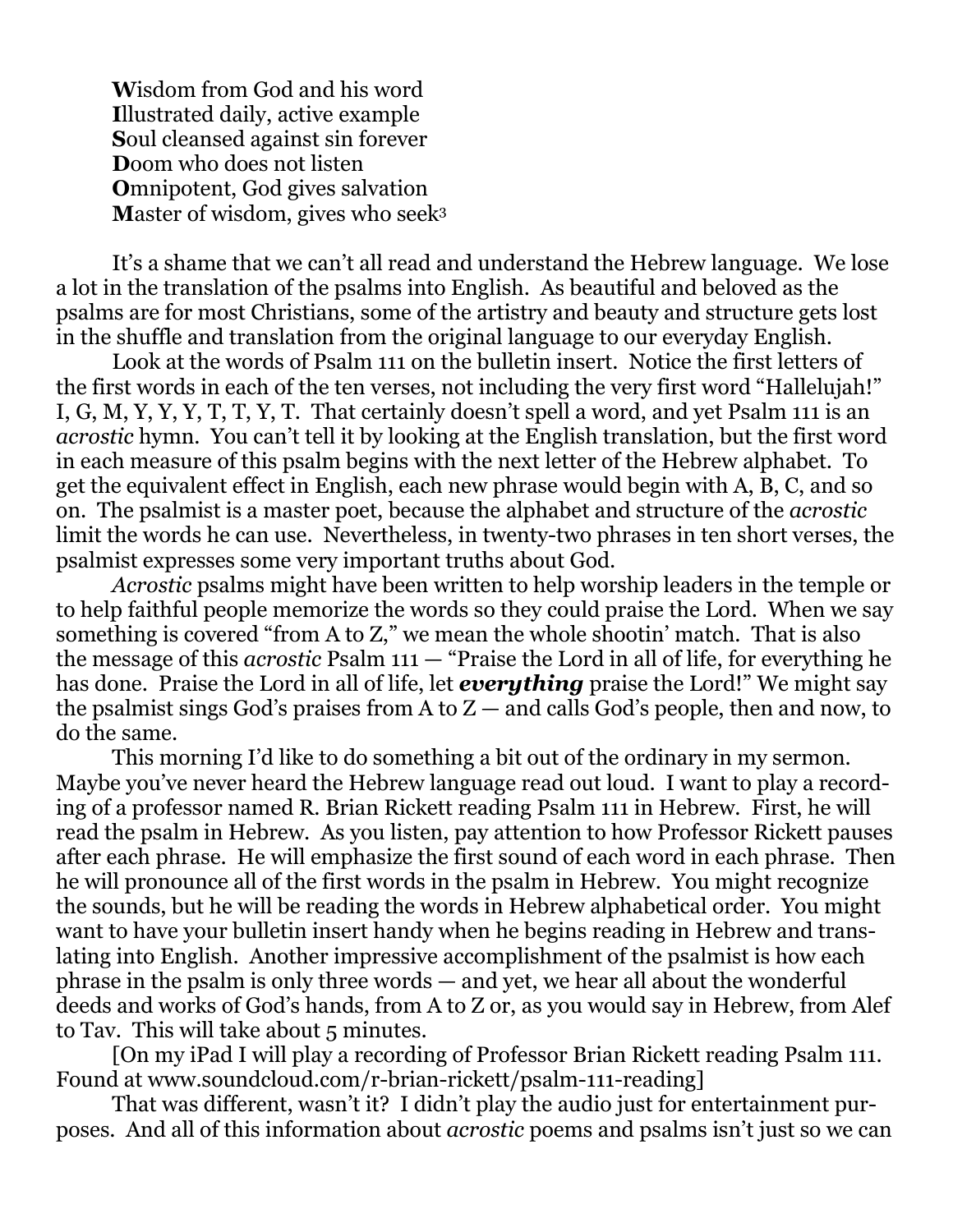leave here this morning knowing a little more than we did when we arrived (although there is nothing wrong with that!). No, I played the audio and described the characteristics of *acrostic* psalms to show how God's people through the centuries have meditated on and passed along their experiences of God's mighty acts and the works of his hands.

The psalmist ends his poem with these words: "The fear of the Lord is the beginning of wisdom; all those who practice it have a good understanding." (Psalm 111:10) From time to time, people ask me what that means. "Does that mean being afraid of God? How is that a good thing?" Here are two more *acrostic* poems, both about FEAR, but completely opposite in meaning.

**F**rightening **E**erie and strange **A**nxiety rises **R**eady to flee<sup>4</sup>

Compare that description of "fear" to this idea:

**F**ocus on Christ **E**motional Stability **A**uthority Orientation **R**eady for service<sup>5</sup>

That kind of fear — beginning by focusing on Christ and ending with being ready for service — is the kind of fear that leads to the wisdom and knowledge of God. That  $k$ ind of fear — we could say reverence, awe, wonder — is the kind of fear that comes from knowing and seeing all that God has done and continues to do for his people and for his world. That's what Psalm 111:2-9 is all about: great works of the Lord; honor, majesty, and righteousness; grace and mercy; sustenance and the covenant; power; faithfulness, justice, and trustworthiness; and redemption.

This kind of wisdom doesn't just come from "book learning" (although there's nothing wrong with that!). It's not the kind of wisdom that is just facts and data and dates and names and ideas. This kind of wisdom comes from the worship and respect and reverence and awe at God's mighty acts. This kind of wisdom becomes a way of life, an orientation toward God that shapes and directs our actions. It's the kind of wisdom that comes from hearing Jesus' words and acting on them. It's the kind of wisdom that helps us build and live our lives on a firm foundation of rock instead of sand.

In a comment on Jesus' parable about the two houses on sand and rock, Douglas Hare writes, "The 'outstanding church leaders' [in Jesus' day] have indeed heard Jesus' words over and over again, but they have refused to make those words the rule of life. As a result, their reputation as eminent Christians is built on nothing more solid than shifting sand. On the other hand, there are humble Christians who can claim no special gifts but who listen intently to Jesus' words and strive to live by them. The lives they